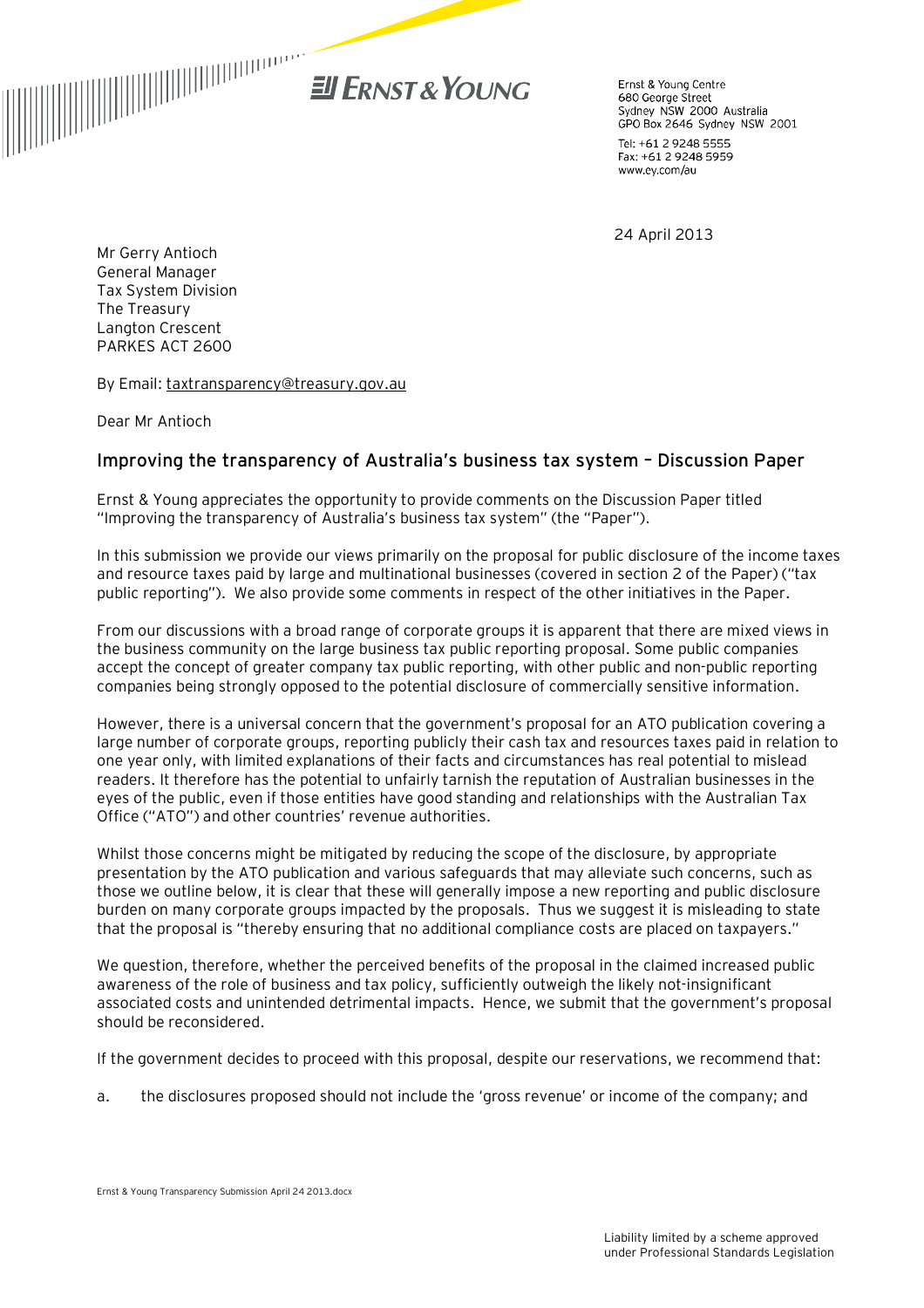

b. the government initiate a limited pilot of a modified company tax public disclosure transparency proposal, focused on extremely large business only. This would allow for a proper impact analysis and the development of appropriate safeguards before the proposal is applied to a much larger part of the business community.

Our specific comments on the corporate tax transparency proposal are set out below.

## **1. Ernst & Young supports modernisation of the international tax rules**

At the outset, we make it clear that Ernst & Young supports the international efforts to identify precisely the features of the global tax rules dealing with international business which need adjustment and modernisation – a key element of the OECD base erosion and profit shifting ("BEPS") paper of February 2013 ("the OECD February paper"<sup>1</sup>). As the Secretary General of the OECD Mr Angel Gurria stated in the OECD April report<sup>2</sup> to the G20 Finance Ministers on 19 April "The OECD's work on Base Erosion and Profit Shifting (BEPS) aims to bring the international tax rules into the 21st century."

We support, further, the Australian government instruction to Treasury to produce a consultation paper to take input to guide Australia's response. We support Australia's involvement in multilateral action through the OECD, G20 and G8 to identify and address the challenges with the international income tax system.

### **2. Ernst & Young supports enhanced transparency between revenue agencies**

Ernst & Young also supports initiatives to enhance transparency in the sense of exchange of information between tax revenue authorities and government agencies and access to information by revenue agencies. The ATO has been a long-running leader in the Forum for Tax Administration ("FTA") in promoting information exchange. The Australian government has been an international leader in the Exchange of Information ("EOI") initiative. This is a key element of the OECD BEPS initiative.

We therefore support the proposal for enhanced information sharing between government agencies as outlined in section 4 of the Paper. We would be pleased to provide further feedback when more details are released on those proposals.

Continuing and enhancing such initiatives, should be Australia's focus in order to more effectively address global base erosion and profit shifting.

# **3. OECD is not championing the public disclosure of businesses' tax information**

The OECD February paper highlights the need for increased transparency on effective tax rates of multinational enterprises, but there is no specific recommendation for public disclosure of data from taxpayer returns. Instead, the focus is on businesses' tax transparency to revenue authorities; revenue authorities' exchange of information and the need for better analysis of statistics to drive tax policy analysis and statistics and tax administrations enhanced engagement with large business: these are appropriate transparency considerations and some of these are considered further in this submission.

l <sup>1</sup> <http://www.oecd.org/tax/beps.htm>

<sup>2</sup> <https://proview.thomsonreuters.com/library.html?language=en>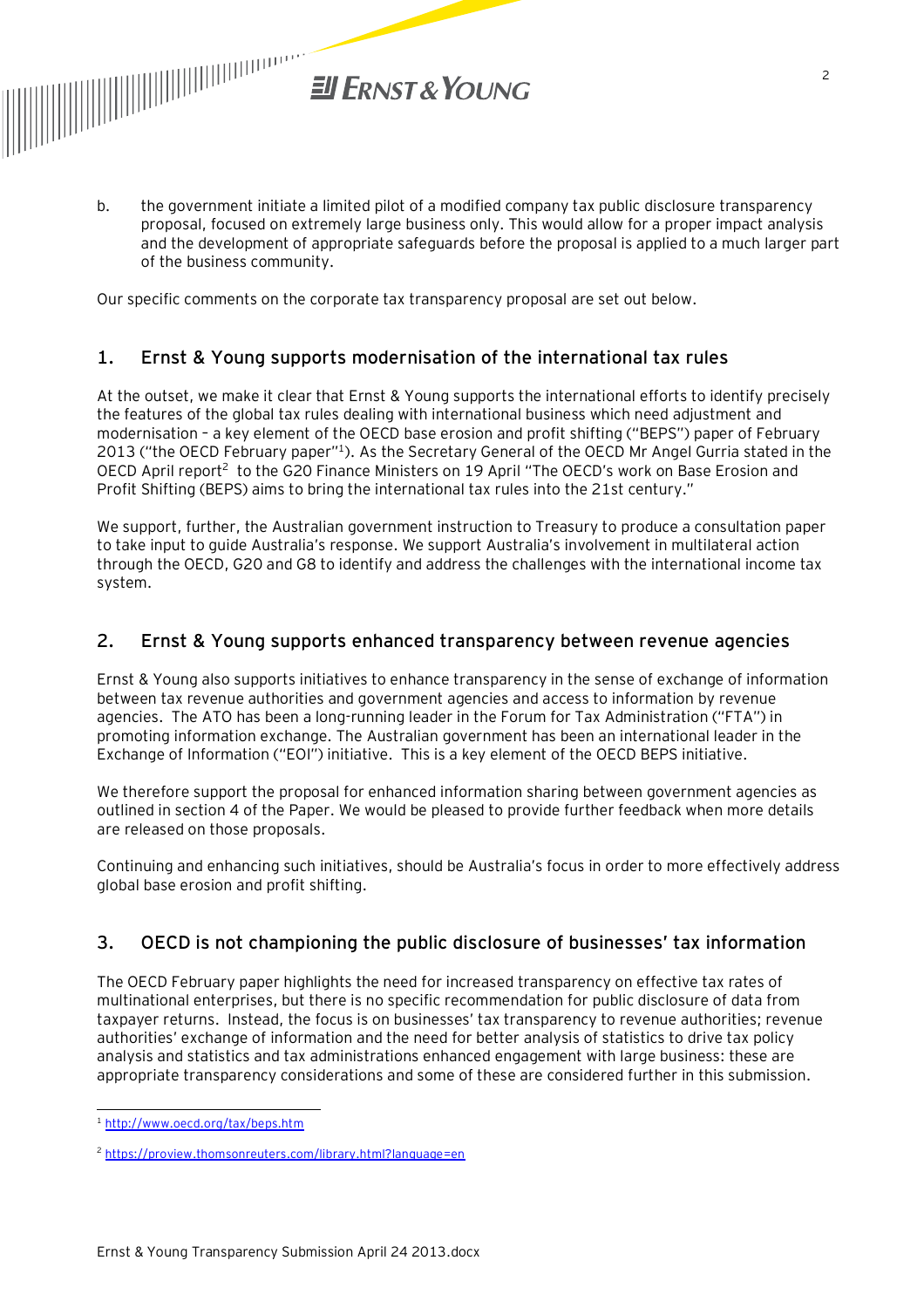

We note that in relation to those recent reports and also the Forum's review of 96 jurisdictions to date, including Australia, the Forum has not cited the lack of company tax public disclosures as a deficiencies in the tax systems, nor has company tax public disclosure been listed as a recommended correction or action.

## **4. Australia as a small open economy should promote multilateral initiatives through the OECD as do the United Kingdom and New Zealand**

We are particularly concerned that Australia's early movement in relation to company tax public disclosure, with an express focus on large foreign companies, which has only been implemented by one other country (Denmark from 1 July 2012), may tend to disadvantage Australia in its attempts to encourage foreign businesses to undertake or expand investments in Australia, when no other competing countries in the Asia Pacific region have made similar announcements. This proposal results in significant business reputation risks discussed below and appears to unnecessarily increase the sovereign risk profile of Australia for foreign investors, which would not be the case if Australia was merely implementing a multinational initiative.

In New Zealand, on 18 April 2013, Peter Dunne, Minister of Revenue when releasing an officials' report on work to address the issue of taxing large multinationals and BEPS, stated that<sup>3</sup>

"Transparency of the New Zealand tax affairs of multi-nationals doing business here is also an issue worth considering. Australia has proposed that the Australian tax affairs of large multi-nationals should be made public in a simplified way. Such a move, in itself, is not a complete solution as there are many factors to consider. **Taxes paid may be high or low in comparison to turnover for any number of reasons, but I have tax officials monitoring the Australian proposals very closely. The New Zealand "wait and see" approach has merit, as the effects of public tax disclosures are not clear, and Australia would be wise to exercise similar caution**. (emphases added)

Even the UK Business Secretary Vince Cable is quoted in a recent newspaper article<sup>4</sup> noting that "There is mounting concern about where tax is actually paid," Mr Cable said. "The danger at the moment is that this just spills over into a **generalised anti-business, antimultinational sentiment which is unhelpful because we do want successful businesses, we do want inward investment. We don't want people to be stigmatised on the basis of ad hoc little bits of research**." (emphases added)

We submit that it is premature for Australia as a small open economy to engage in this public disclosure proposal unless and until public disclosure of corporate tax is identified by a majority of the G20, G8, OECD stakeholders or countries in the Asia Pacific region, then and it represents a distraction from the much bigger task of adjusting the system for taxation of international business.

We are concerned, as was noted implicitly in both of the extracts above, about the risk of this public disclosure of taxes being used by some parties to create "name and shame" campaigns and unfairly and inappropriately attacking the reputation of legitimate businesses complying with Australia's tax laws and indeed having good relationships with the ATO.

l

<sup>3</sup> <http://taxpolicy.ird.govt.nz/news/2013-04-18-update-beps-work>

<sup>4</sup> <http://www.telegraph.co.uk/finance/newsbysector/banksandfinance/9920017/Vince-Cable-will-back-tax-revolution.html>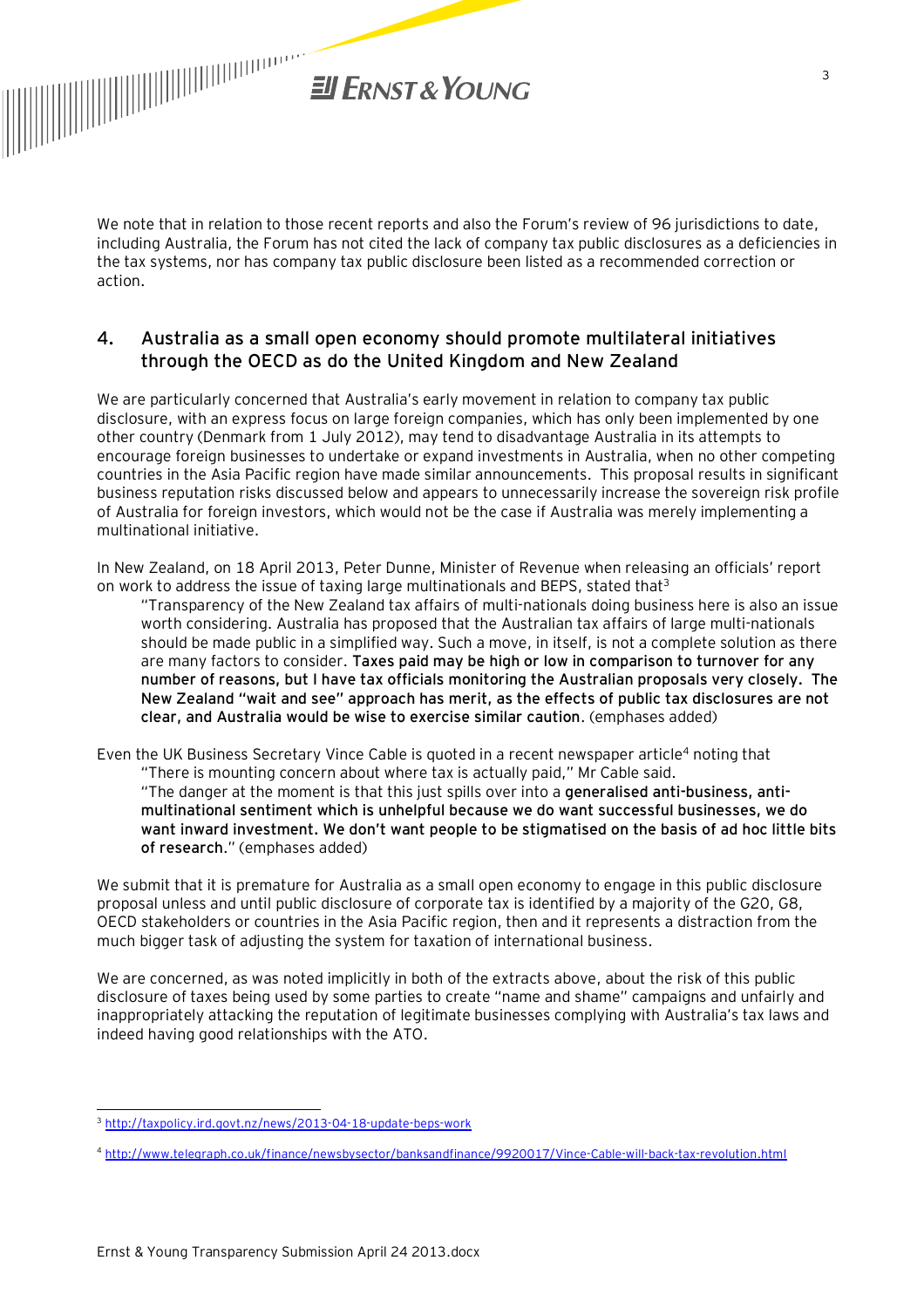

For this reason we are concerned about adding features to our tax system which might, given the other challenges currently of operating or building businesses in Australia, cause potential investors to deprioritise Australia as an investment location. Tony Shepherd, President of the Business Council of Australia in a recent speech to the National Press Club, noted that the World Economic Forum has just ranked Australia's tax system 103 out of 144 countries in terms of its impact on incentives to work and invest. Whilst those comments were primarily directed at the need to reduce the number of taxes and rebalance the mix of taxes, those statistics will not be improved by imposing a significant, unnecessary tax public reporting burden on Australian business.

We note also comments by a US Treasury officer speaking at a conference on 18 April<sup>5</sup>:

"The U.S. is very supportive of these efforts," said Danielle Rolfes, Treasury's international tax counsel, speaking about the OECD base erosion and profit-shifting project ...

. "Moralizing about base erosion and profit shifting is not helpful," she said. The ordinary tax planning that multinationals engage in is "perfectly legal," Rolfes said, so it is up to governments to fix their laws."

## **5. Public tax disclosure proposal is not consistent with the stated policy objectives**

The paper states that "the object of this proposal is to enable the public to better understand the corporate tax system and engage in tax policy debates, as well as to discourage aggressive tax minimisation practices by large corporate entities".

The Treasury Discussion paper includes the comments by the Assistant Treasurer that "... This will encourage enterprises to pay their fair share of tax and discourage aggressive tax minimisation practices."

For the reasons discussed below, we do not believe the current proposals, which appear to have been adopted by only one other country namely Denmark, and which in fact go beyond the proposals adopting Denmark, serve the public policy debate, and nor do they improve the process for achievement of the reforms by multilateral forums.

As we identify below we submit that:

l

- The proposed disclosures will not affect global organisations which do not have a taxable presence and tax filing obligation in Australia.
- The proposed disclosures will blur and conflate the distinction between the activities of and operations of Australian based domestic companies, Australian based multinational enterprises and Australian subsidiaries of global multinational enterprises, thus adding nothing to the tax policy debate.
- The proposed disclosures raise real concerns that companies will be unfairly attacked because of many members of the public and campaigners misunderstanding the combination of total income plus taxable income plus tax payable.
- The proposed disclosures will potentially be seen adversely in relation to any Australian multinational organisation and all the more so Australian exporters which might have difficult international trading conditions causing reduced levels of taxable income or indeed no taxable income.

<sup>&</sup>lt;sup>5</sup> Source - Tax Notes Today, an electronic publication by Tax Analysts, Inc. News Analysis: Offshored Intangibles and the OECD Base Erosion Project See 2013 TNT 76-1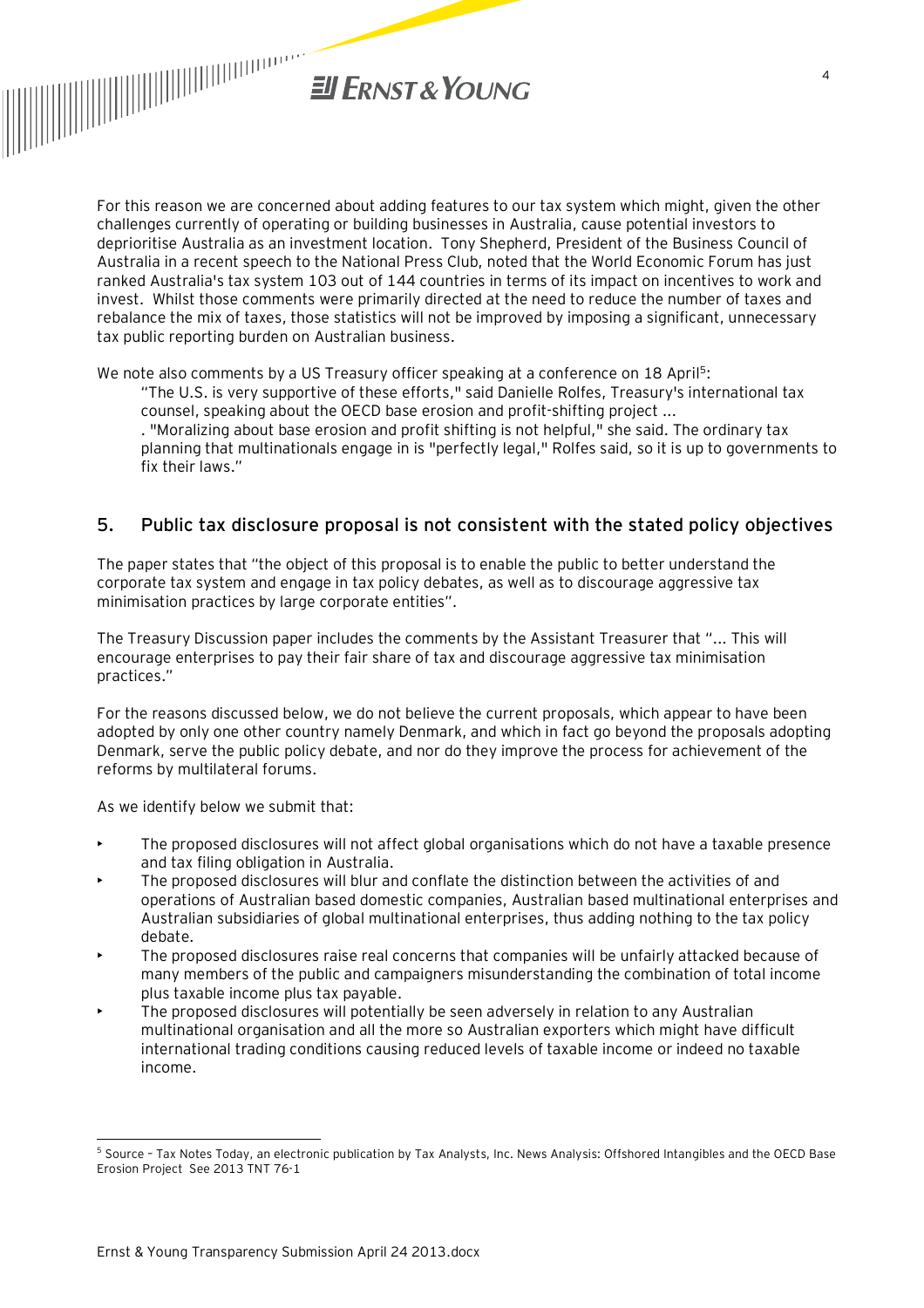

### **6. Disclosure proposal does not address ATO stewardship of tax system**

In our view the proposal will not achieve the objective of properly informing public debate. We reiterate our concern about name and shame reputational risk – as put by UK Secretary Vince Cable "because we do want successful businesses, we do want inward investment. We don't want people to be stigmatised on the basis of ad hoc little bits of research".

The proposed disclosures will be misleading given the ATO's view of the market represented by the relevant entities.

For example, in a recent speech delivered by Mark Konza, Deputy Commissioner, Large Business and International, included an assessment of the current ATO view of the large market, he stated that<sup>6</sup>:

"approximately 800 (representing 55% of company tax) [large companies] we have no current concerns about. This is what self assessment is about: concentrating the Commissioner's limited resources on the higher risk matters and conserving the resources of lower risk taxpayers for use in their business".

He also provided details of current and proposed ATO large business sector initiatives, namely, implementing pre-lodgment compliance reviews (PCRs) and the pilot of the reportable tax position (RTP) schedule with nominated large taxpayers.

Many of the taxpayers potentially to be reported have in fact transfer pricing Advance Pricing Agreements, tax Advance Compliance Arrangements, and other mechanisms which give the ATO full visibility of their affairs.

#### **7. Disclosure would be misleading in relation to e-commerce activities**

We note also the comments of the Commissioner and Assistant Treasurer to the Senate Estimates briefing - October 2012<sup>7</sup> released under FOI:

"The issue of major e-commerce businesses earning significant profits, but paying relatively low tax globally, has again recently been prominent in the Australian and international press.

.. It is only when Australia has a taxing right that transfer pricing provisions come into play. … The ATO has 'risk reviewed' several of these structures over the years. The tax outcomes in these entities were found to be 'commercially realistic' in light of the current law and policy settings."

As Treasury and the government will be aware the taxation of e-commerce activities was extensively reviewed by the Australian Treasury and ATO almost 16 years ago in which analysis all of the known issues were identified. We reference in particular the:

- ATO 1997 report, Tax and the Internet and the
- ATO summary of its revised thinking in Tax and the Internet: Second Report December 1999.

We recognise that the delays in taking policy action might be outside the control of the Australian government and Treasury and ATO. But it would in our view be problematical to have the reporting proposal without providing the context as to how and why relevant companies are acting within the law.

l <sup>6</sup> <http://www.ato.gov.au/corporate/content.aspx?doc=/content/00349373.htm>

<sup>7</sup> available from <http://www.cch.com.au/au/News/ShowNews.aspx?PageTitle=Commissioner>'s-October-2012-Senate-estimates-briefingpaper&ID=39259&Type=F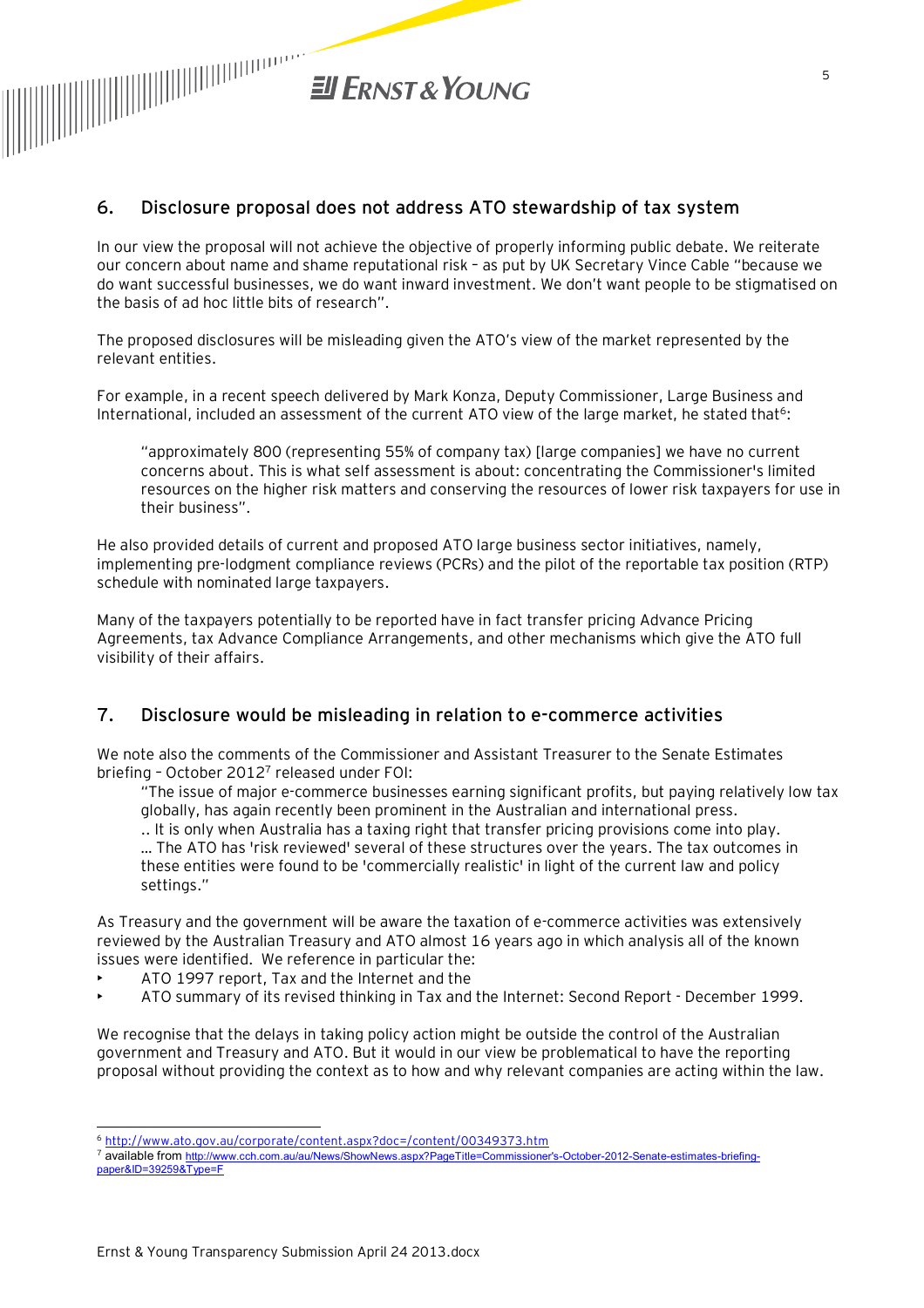

### **8. Proposal will not advance policy debate about global companies with no taxable presence in Australia**

The public tax reporting proposal will only cover companies (in relation to the applicable threshold) that have, prima facie, met their income tax compliance obligations and have lodged Australian income tax returns upon which the ATO's publication will be based (i.e. "known knowns").

The proposal will not identify businesses that fall outside the Australian tax net, such as a foreign business with some economic connection with Australia but no income tax or withholding tax liabilities. For example it will not cover:

- a foreign large retailer making significant retail sales to Australian consumers through the internet or mail order catalogues
- a large foreign substantial equipment manufacturer, with a considerable marketing presence in Australia, but no taxable transactions in Australia
- a foreign software provider selling software electronically with no taxable Australian presence

As a result we question the value of the proposed disclosure regime where it fails to identify the problems of lack of taxable presence in Australia of global companies.

## **9. Enrich the publication of ATO statistics and further tax research**

The public disclosure of very simple tax data for a large company (whether as announced or as modified in this submission) will not meaningfully and reliably advance the public debate on whether that taxpayer is paying its fair share of income tax.

What is required is detailed data, analysis and evaluation against a wide range of criteria. We note that the ATO does already produce an extensive amount of statistical analysis on corporate income tax which is currently available to the public from its website<sup>8</sup>. These include:

#### Table 1: **Selected items, by net tax and company type, 2009-10 income year**  This table shows the number of records and amounts for selected items such as total income, taxable income, total credits/rebates, total refundable credits, net tax and net capital gains for public, private, other and total companies, broken down by net tax groupings.

Table 2: **Selected items, by taxable income, taxable status, residential status and company type, 2009-10 income year**  This table shows the number of records and amounts for items from the company tax return for taxable and non-taxable companies that are classified by different types (resident, nonresident, public, private and other), broken down by taxable income groupings. To meet privacy regulations, statistics for some items may not be included in the tables

The statistics are currently not presented to facilitate public tax policy debates. As well we believe that they do not collect or present all statistics relevant to the policy debate. But they cover many statistics such as the totals for almost every item in the Form C, and classified in many cases by different taxpayer strata. They certainly contain more information than the public tax disclosure proposal will cover.

l

<sup>8</sup> <http://www.ato.gov.au/corporate/content.aspx?menuid=0&doc=/content/00305922.htm&page=9&H9> –for "Taxation statistics 2009-10"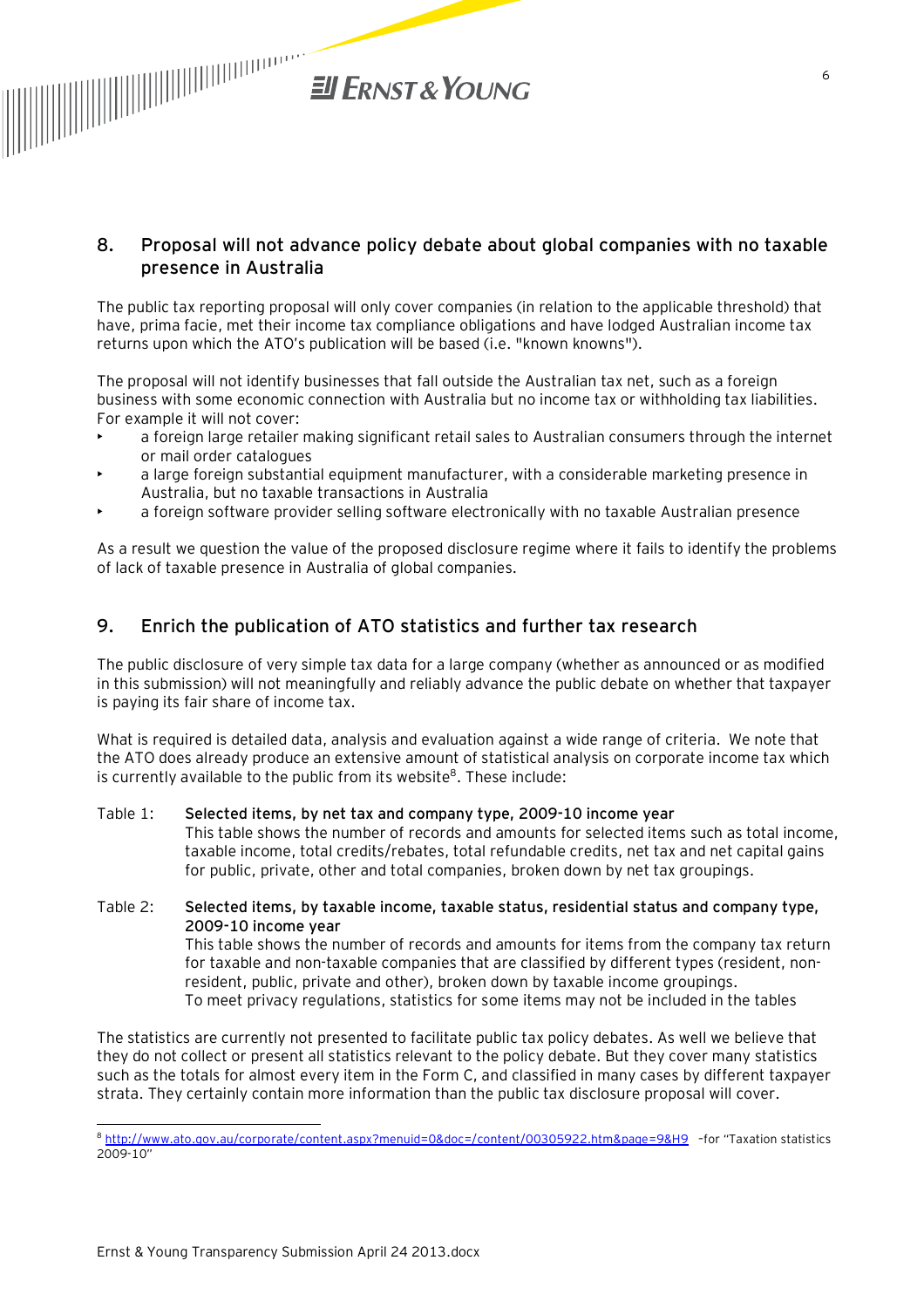

We submit that there could be greater analysis of the ATO statistics and greater disclosures of some existing ATO analysis that is undertaken, but not currently publicised.

In particular:

- The ATO has, as part of the ATO risk differentiation framework and the determination of "risk ratings" that are provided to companies in the Large Business and International sector, sophisticated analytical tools for the determination of that risk rating, taking into account a particular taxpayer characteristics assessed against comparable corporate tax data.
- The ATO has had much information about international dealings disclosed in Schedule 25A disclosures and International Dealings Schedules lodged by corporate tax entities.

Potential public disclosure of some of that comparative data would be much more useful for public debate about appropriate policy settings than the proposed public disclosures.

The OECD February paper cites various studies on effective tax rates of multinational enterprises, studies using data from taxpayer returns, and other analysis of profit shifting, noting that further studies and reviews relating to BEPS are required to better identify the nature and extent of BEPS, which would benefit from recent improvements to tax transparency.

We suggest that Australia could lead in the stronger analysis of its own publicly available tax statistics to enhance public awareness of key issues.

Consideration should also be given as to whether there is any scope for the government's proposed Tax Studies Institute to undertake fuller analysis and reporting of large and multinational company statistics and related policy issues.

In our view this is a far more productive action to enrich the quality of tax policy debate than the public tax disclosure proposals under discussion.

#### **10. Exclusion for non-reporting proprietary companies**

If the government decides to implement this proposal, it must recognise that there are exempt proprietary companies which are exempt from filing financial statements.

If the government were to proceed with public disclosure of taxes payable then there are some private companies whose turnover exceeds the threshold, which will be potentially subject to public reporting of their total income, taxable income and taxes payable – potentially commercially sensitive information.

As you will be aware the public disclosure of private groups' financial data in other countries led to criminal extortion and worse crimes against the groups, which has caused countries such as Japan to terminate reporting of this nature.

We recommend that non-public reporting disclosed entities should be excluded from the proposed ATO public reporting.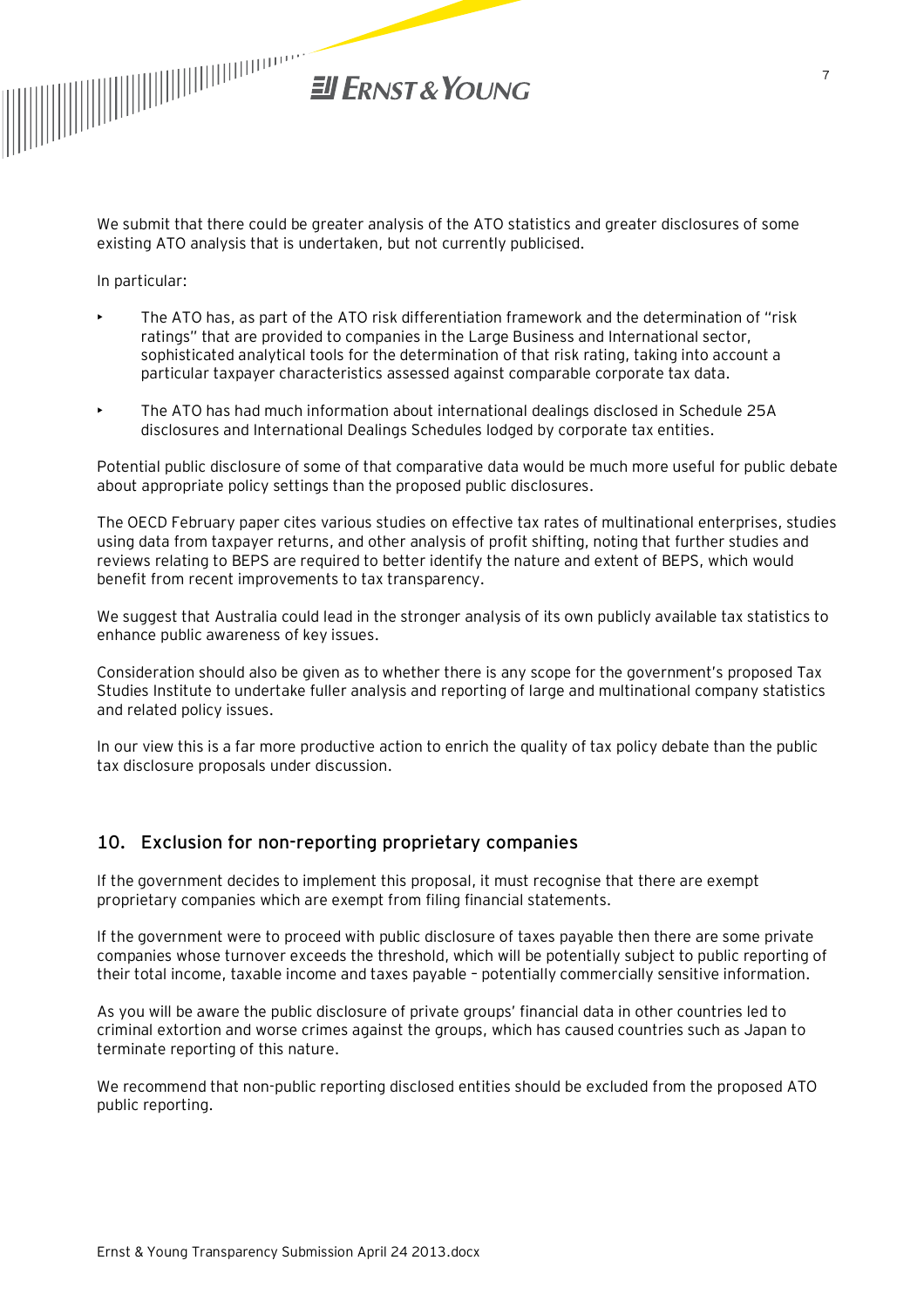

## **11. \$100 million proposed threshold is too low**

If the government decides to implement this proposal, the proposed \$100 million threshold, will extend beyond the ATO's large business and international segment (which currently covers entities with turnover exceeding \$250 million), and will straddle the ATO's Small Medium Enterprise segment, resulting in potential split responsibilities. As noted above, there would be merit in at least aligning the threshold so that all disclosed entities are subject to consistent ATO compliance approaches and strategies.

## **12. ATO should not produce a single electronic or paper publication or list or table**

If the government decides to implement this proposal, we are concerned that the ATO publication must not be in the form of a list of all disclosed entities (or be capable of being converted into a list) for a range of reasons including:

- members of the public may misconstrue, or the media could mislabel, any ATO company listed in an ATO tax transparency list with an apparent low taxable income as a percentage of gross reported revenue, or apparent tax payable of less than 30% of the taxable income, as a "name and shame file". Simply being included in such a list may tarnish corporate groups, notwithstanding that they may be recognised as responsible taxpayers with the ATO and other revenue authorities;
- disclosed entities will come from a wide range of different industries, with differing income/profit and tax profiles, which will not be comparable. Whilst we have some concerns whether particular disclosure items (total income, taxable income and tax payable) may be potentially misleading for entities on a stand-alone basis (please refer to our separate comments below).

The problems are magnified if those amounts are disclosed alongside a long list of entities where the data is not comparable.

We understand that the Danish system for public disclosure of company tax information has the information available on the Danish revenue authority's website only, and only allows public access on individual entities, one at a time, based on the user entering the name or ABN-equivalent for the entity. There is no list and no table and no capacity to search or create lists. Any ATO publication should provide similar safeguards.

## **13. Total income should not be disclosed as its disclosure will be misleading**

If the government decides to implement this proposal, there should be no public disclosure of business' total income. Total income or turnover should only be used as a threshold to determine which companies are subject to the proposed ATO reporting.

The meaning of "total income" is not clear from the Paper. It appears to refer to total income based on the company income tax return Form C item 6, label S page 3 - a gross income concept. This includes:

- Gross payments where ABN not quoted
- Gross distribution from trusts
- Total dividends
- Fringe benefit employee contributions
- Unrealised gains on revaluation of assets to fair value
- Assessable government industry payments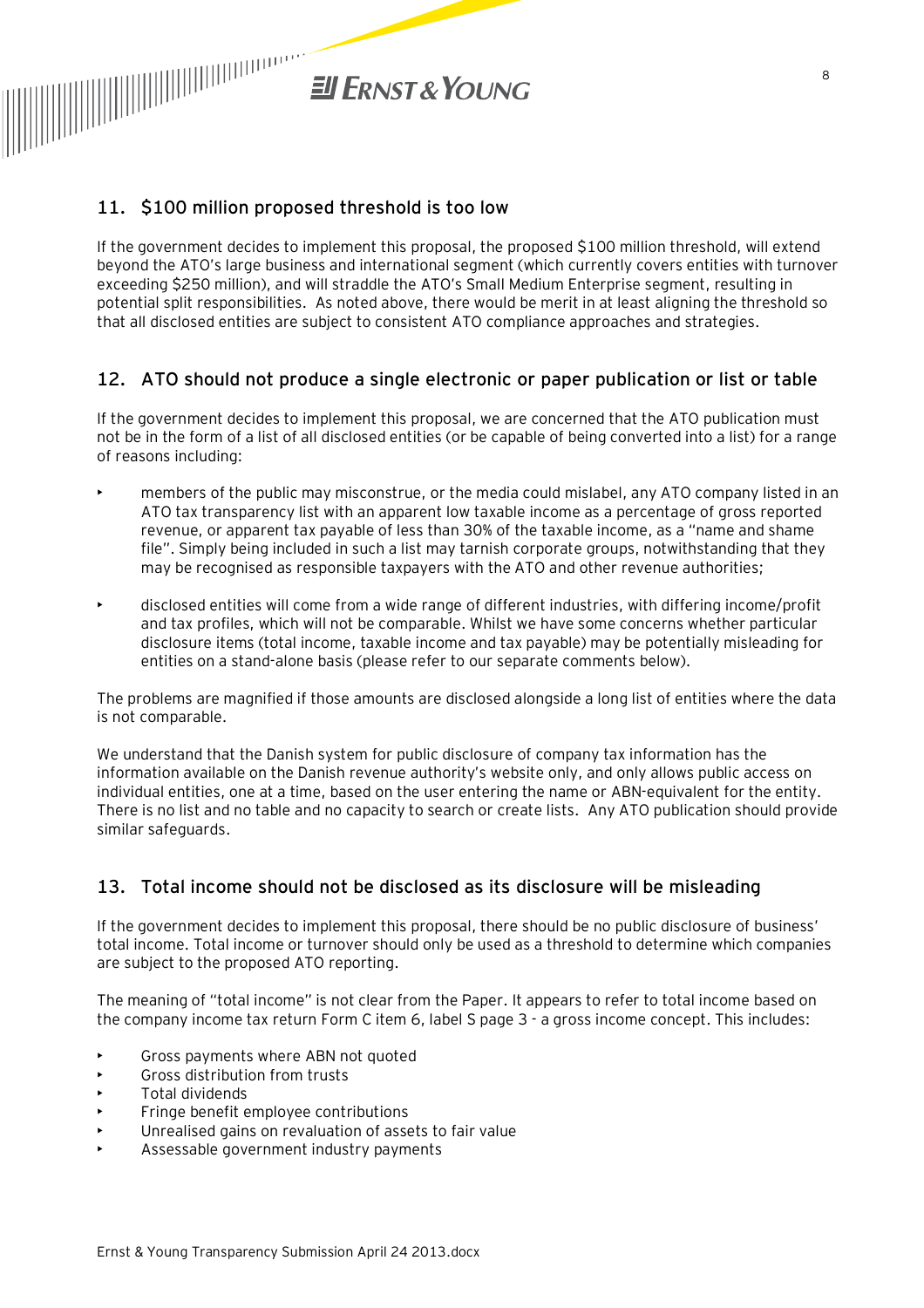

• Income from financial arrangements (TOFA)

The comparison of this total income which might be publicly disclosed alongside "taxable income" - a net income concept, will be problematic. Total income as a disclosure item is particularly susceptible to misinterpretation, particularly if that figure is used as a basis for comparing results of different companies with fundamentally different characteristics. For example:

- a services company there might have a high ratio of taxable income to total revenues
- a trading business that typically operates on relatively small margins there will be a considerable discrepancy between total income and taxable income
- a company experiencing difficult trading conditions in the current environment from the strong dollar "sledgehammer" referred to by Treasurer Wayne Swan. Such a company might have a great discrepancy between gross revenue and taxable income, as the company will have reduced or minimal or not taxable income. An exporter with reduced revenues and taxable income will run significant risks of being misperceived as a tax avoider avoiding taxes by transfer pricing or based erosion activities
- for an investment company deriving passive income such as income, rent or dividends, there may be a relatively smaller differential between total income and taxable income.

The many different facts and circumstances mean that a cursory reader of total income and tax payable will misperceive the effective tax rate of the trading taxpayer in the above scenarios. This could be misunderstood by the casual reader or activist to imply that the trading taxpayer is in some way a tax avoider to be distrusted or attacked. To have information relating to turnover and taxable income reported without any further information being available invites potential reputational damage.

At minimum, the total income disclosed should be based on no more than "total profit or loss" disclosed in the company income tax return Form C item 6, label T page 4 (a net income concept). But even then the following issues arise:

- Carry forward losses reporting either formulation of total income does not properly reflect the effect of carry forward tax losses. Coming out of the global financial crisis many Australian enterprises whether Australian-owned or foreign-owned have been going through very challenging times and there would be inappropriate recognition of carry forward tax losses under the proposals covered in the paper.
- Foreign income Foreign entities (with foreign income not subject to Australian income tax) and also Australian entities with significant foreign operations (with exempt foreign dividend income subject to foreign income tax) may be unfairly tarnished in relation to any difference that may arise between total income and taxable income arising from such non-taxable foreign income. That is, an Australian company with a US or UK fully taxable subsidiary and receiving dividends from that subsidiary might have an apparent low taxable income compared with the top line total income but that is not indicative of any tax avoidance or inappropriate structuring. We submit that there should be a mechanism that excludes such amounts from total income.
- Franked dividends Companies that derive significant income in the form of franked dividends may also be subject to potentially confusing disclosures, due to distortions resulting from the operation of the imputation system, whereby imputation credits are required to be included in taxable income, but would not be included in the company's reported income in its financial reports. One approach would be to exclude franked dividend income from total income and excluding franked dividend income plus imputation credits from total income.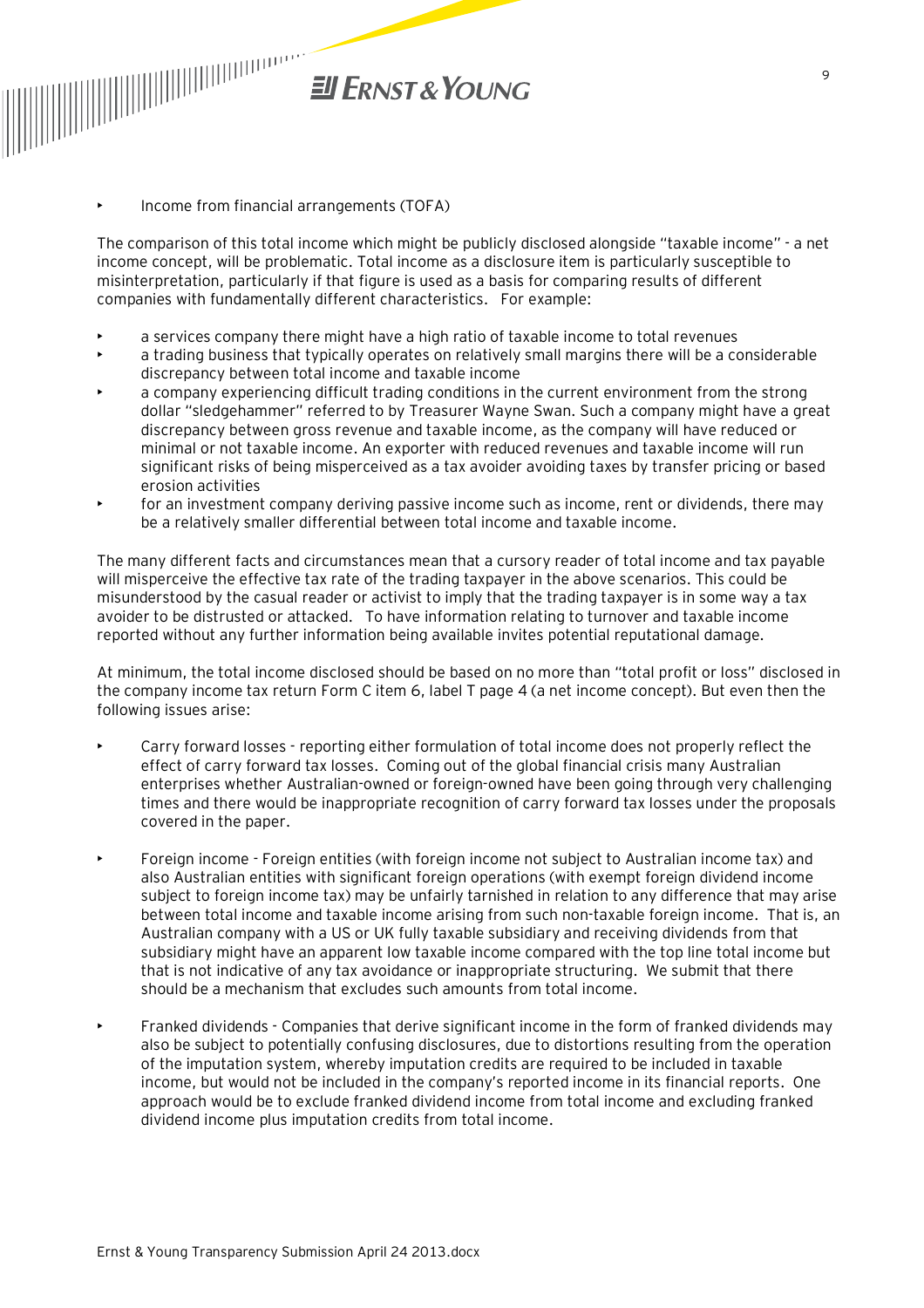

- Businesses experiencing difficult trading conditions As mentioned above, for a company experiencing difficult trading conditions in the current environment from the strong dollar "sledgehammer" referred to by Treasurer Wayne Swan the discrepancy between gross revenue and taxable income might be great, as the company will have reduced or minimal or not taxable income. An exporter with reduced revenues and taxable income will run significant risks of being misperceived as a tax avoider.
- Businesses with large capital expenditure and legitimate capital allowance deductions will also be exposed to reputational damage unfairly because their capital allowances cause them to be seen somehow as tax avoiders.

An illustration of this has arisen in the UK just in the last few days where a foreign owned utility company has been the subject of a campaign by a campaigning organisation on account of its allegedly low taxes paid<sup>9</sup>:

"Around 80,000 people have called on (it) to "stop tax dodging", signing up to an online petition within 24 hours of its launch by campaign group ... But the energy company defended its practices, saying they were perfectly normal ... "We do borrow from our parent company ... this is because the interest rates we pay ... are the same as, or often lower, than we would pay to a UK bank. This is not only perfectly legal, and something HMRC [the UK tax authorities] is fully aware of – it is common practice." ... since 2008, (it) had invested around £5bn in the UK, including the construction of two new gasfired power stations and wind farms. It added: "We've not paid corporation tax because we've been investing hundreds of millions to keep the UK's lights on.""

We are concerned about the onset of similar campaigns based on extreme language and soundbites arising from this proposal, by persons without context and without proper understanding, of facts. Whilst we are not suggesting that the Danish system for public disclosure of company tax information should be adopted, we note that the Danish system only allows public access to taxable income data (to identify tax payable). There is no gross income or net accounting income disclosed.

We therefore recommend that total income (whether this is based on a gross or net income approach) should not be a public disclosure item, due to the many problems identified above.

## **14. Tax payable disclosure needs to be properly selected**

If the government decides to implement this proposal, the disclosure of "income tax payable" should be based on Gross tax as disclosed in label B, page 10 of the company income tax return (which is broadly, taxable income multiplied by the company tax rate). Such a disclosure will not take into account tax offsets such as R&D tax offsets and franking credits, which would otherwise reduce income tax payable.

This is necessary to protect the reputation of companies that:

• derive significant income in the form of franked dividends, particularly if any distortions in relation to the reporting of total income and taxable income, noted above, are not suitably addressed However, if franked dividend income is excluded from total income and franked dividend income plus imputation credits are excluded from taxable income, then any disclosure of income tax payable should disregard any imputation credit tax offsets.

l <sup>9</sup> <http://www.guardian.co.uk/business/2013/apr/18/npower-faces-anger-tax-petition>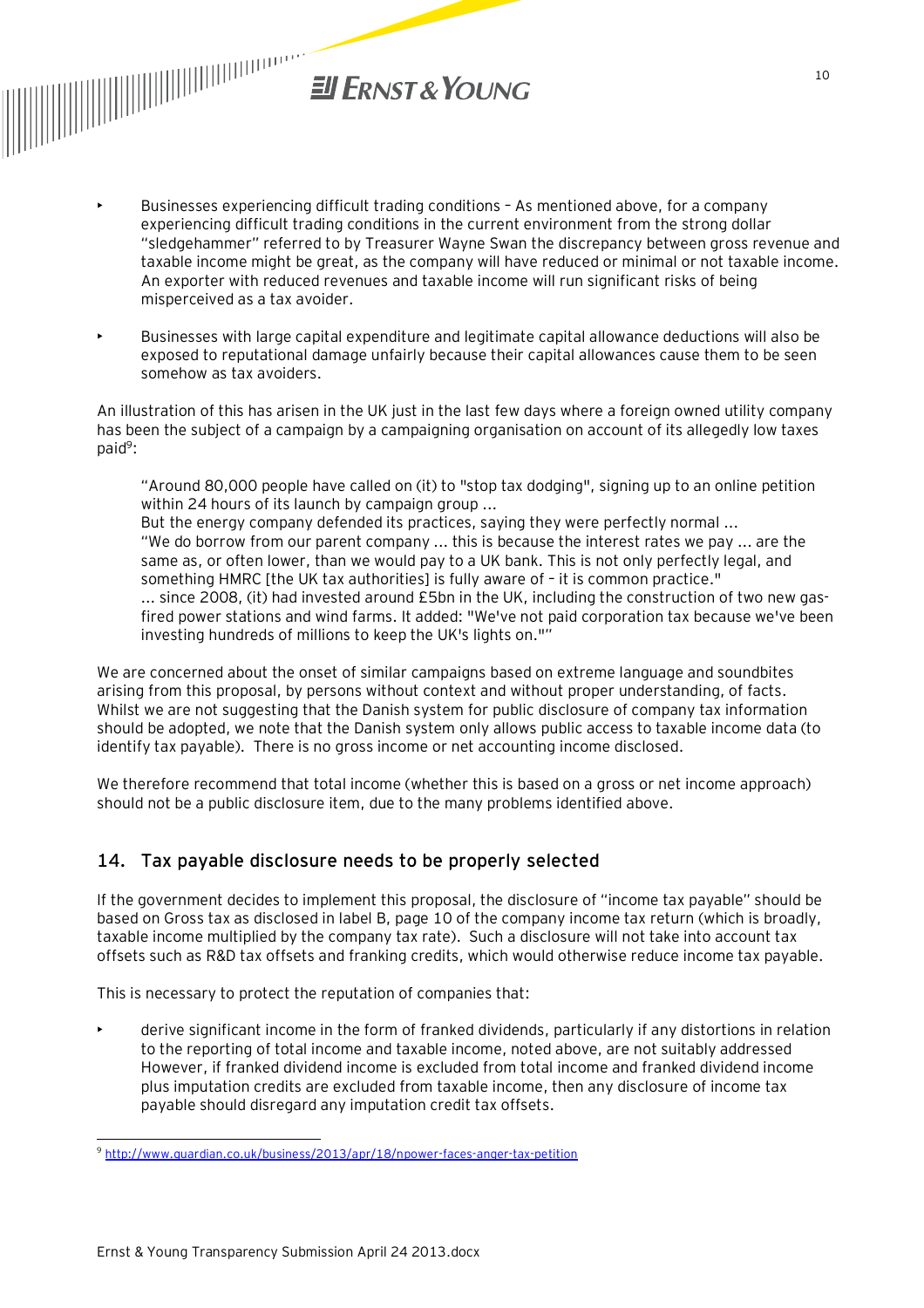

- derive taxable foreign income that was subject to foreign tax, that results in foreign income tax offsets that reduce their overall income tax payable
- undertake significant levels of research and development which qualifies for the recently introduced R&D tax incentives.

A growing number of Australian businesses are experiencing challenging business conditions, due to various factors including a high Australian dollar. Where affected companies have experienced falling revenues and/or falling profits, resulting in falling income tax payable, there is a concern that any proposed ATO publication, will not provide the public with a balanced perspective of non-tax related factors that should be taken into account when evaluating the position of such companies.

It is critical that the public disclosure of income tax payable is not based on label S, page 10 (where gross tax is reduced by tax offsets, income tax instalments and any tax withheld from the company). Otherwise, such a disclosure of income tax payable will be very misleading and may unfairly prejudice conservative responsible taxpayers (e.g. groups with PAYG instalments that cover their entire year tax liability may be perceived worse than a group with a large final income tax payable amount).

#### **15. Disclosed entities must have the opportunity to view any proposed ATO public disclosure**

If the government decides to implement this proposal, then notwithstanding the safeguards noted above, we anticipate that potential disclosures for many groups that will require further explanation to "set the record straight" (in addition to the specific issues raised above). Various safeguards are required to achieve this including:

- groups must be given a right to review the ATO's proposed disclosure
- groups should be given the option of providing additional income tax explanations (e.g. detailed tax information contained in publicly available financial reports). One potential solution would be to provide a link to the covered entity's website for more information
- Groups should be allowed to say if they have an Advanced Pricing Arrangement ("APA"), a low ATO risk rating, or if they have been subject to audit or other ATO risk review

# **16. Safeguards against misleading disclosures – MRRT & PRRT**

If the government decides to implement this proposal, MRRT and PRRT taxpayers should be given the option of disclosing State royalties paid (and not just those credited for MRRT/PRRT purposes).

## **17. If this proposal proceeds then a limited pilot should be considered**

As stated, we acknowledge the government's desire to take early action in relation to base erosion and profit shifting concerns.

However this proposal, including necessary safeguards, will require government, Treasury and ATO resources to implement.

As we have stated there will also be a considerable cost burden to minimise the risk of reputational damage for impacted businesses for the reasons disclosed above.